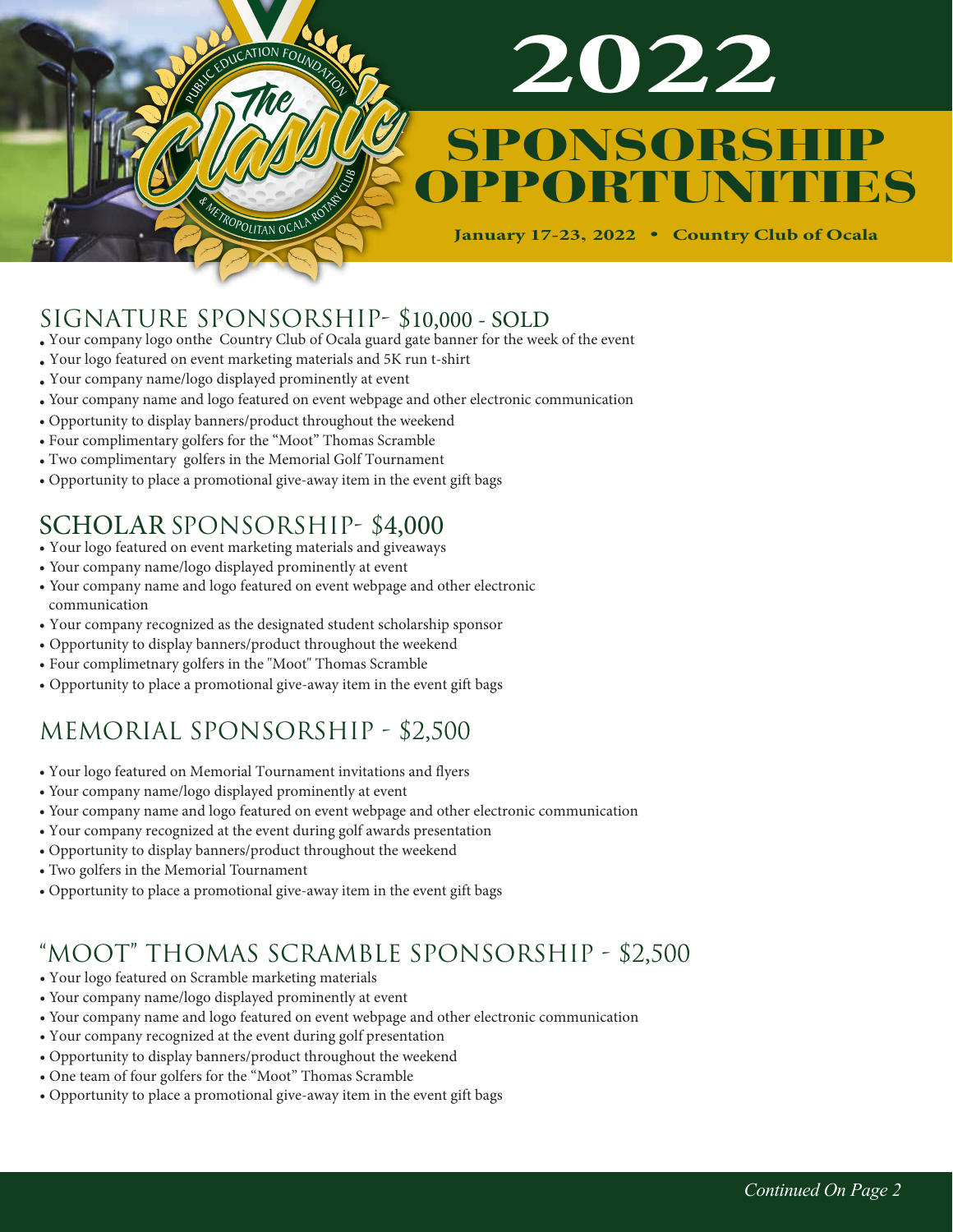### SNEAKERS & S'MORES 5K RUN/WALK - \$2,500 - TBD

- Your logo featured on marketing materials
- Your company name/logo displayed prominently at the 5K event t-shirt
- Your company name and logo featured on event webpage and other electronic communication
- Your company recognized during Classic weekend at the Country Club
- Opportunity to display banners/product throughout the weekend
- Four complimentary virtual runners/walkers registrations
- Complimentary goodie bag items & t-shirt for company representatives
- Opportunity to place a promotional give-away item in the golfer gift bags

# CLASSIC GOLF CART SPONSOR-\$1,000

- Your message or logo placed inside all event carts for 3 days of golf events
- Identified as the cart sponsor on all event promotional materials and signs including website
- Your company recognized during event presentation
- Opportunity to place a promotional give-away item in the golfer gift bags

#### CELEBRATION SPONSOR- \$500

- Your company recognized as the event Celebration Sponsor on marketing items and social media
- Opportunity to display banners/product throughout the weekend
- Opportunity to place a promotional give-away item in the golfer gift bags

### HONOREE LUNCHEON SPONSOR - \$1500

- Your company recognized as the event sponsor at the luncheon
- Your company name/logo on social media and event signage at the lunch and golf events •
- Reserved table at the luncheon and a speaking opportunity at the luncheon

## SCRAMBLE TEAM SPONSORSHIP - \$500

- *\* A completed registration form and payment must be submitted by January 8th*
- Your sponsorship will include a four person Scramble team
- One company name on one hole sign for 3 days

## BEVERAGE CART SPONSOR- \$350

- Your logo displayed on sign on cart for all 3 days of the Classic
- Listed as cart sponsor on event signs
- Opportunity to place a promotional give-away item in the event gift bags

# HOLE SPONSOR - \$100

• Your company name on one hole sign for 3 days on the golf course